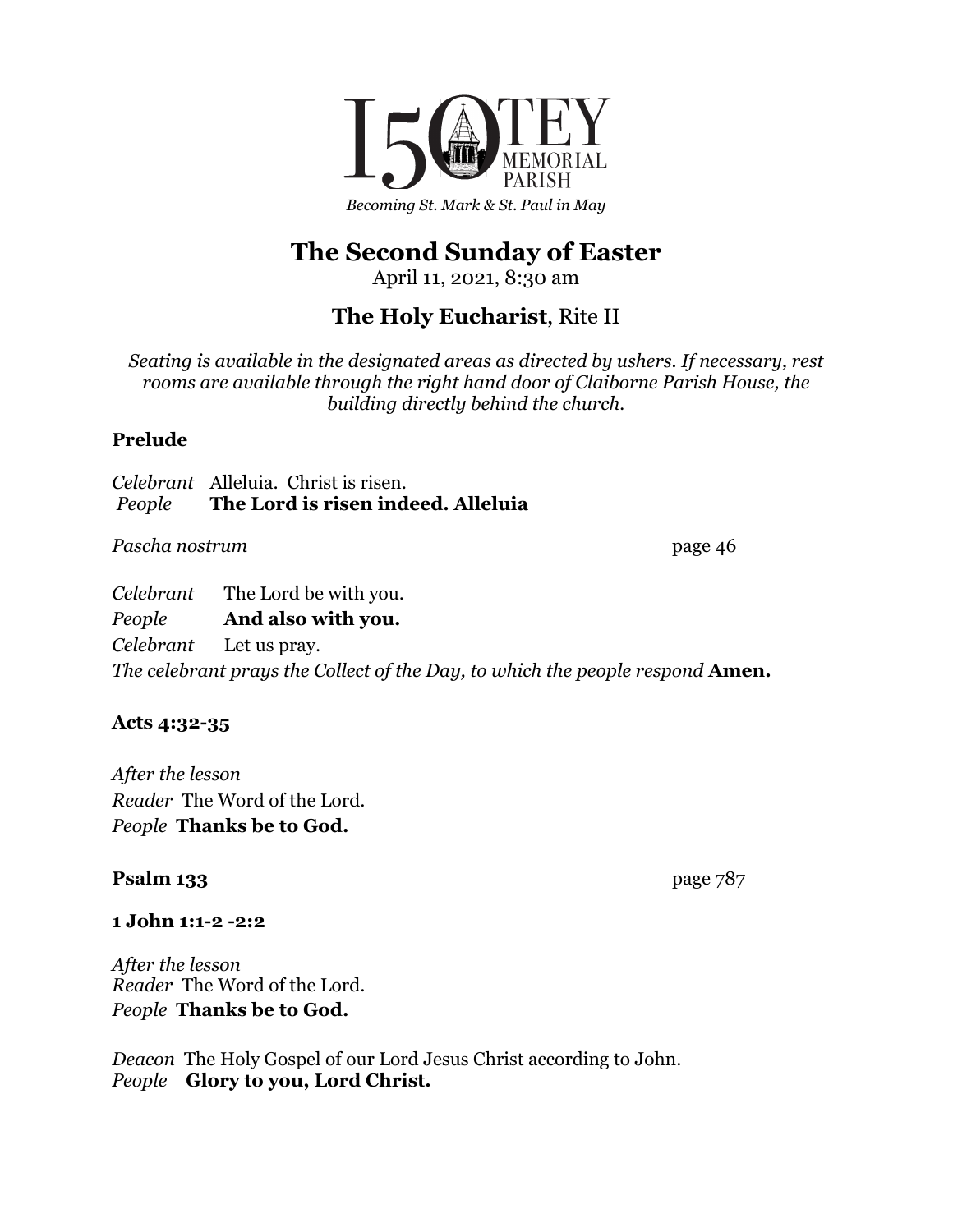#### **John 20:19-13**

*After the Gospel Deacon* The Gospel of the Lord. *People* **Praise to you, Lord Christ.**

| Sermon                                                                                            | Meghan Mazur          |
|---------------------------------------------------------------------------------------------------|-----------------------|
| <b>The Nicene Creed</b>                                                                           | Prayer Book, page 358 |
| <b>Prayers of the People, Form IV</b>                                                             | Prayer Book, page 388 |
| <b>Confession of Sin</b>                                                                          | page 360              |
| <b>The Peace</b><br>In greeting each other in the name of the Lord, keep at least 6 feet distant. | page 360              |
| <b>Announcements</b>                                                                              |                       |
| <b>Offertory</b>                                                                                  |                       |

**The Great Thanksgiving** (Eucharistic Prayer D) page 372

*Celebrant* As our Savior Christ has taught us, we now pray.

*All*

**Our Father in heaven, hallowed be your Name, your kingdom come, your will be done, on earth as in heaven. Give us today our daily bread. Forgive us our sins as we forgive those who sin against us. Save us from the time of trial, and deliver us from evil. For the kingdom, the power, and the glory are yours, now and for ever. Amen.**

*The Celebrant breaks the consecrated Bread. A period of silence is kept. Celebrant* Alleluia. Christ our Passover is sacrificed for us *People* **Therefore let us keep the feast. Alleluia.**

*When Bread and Wine are ready for distribution, the Celebrant says* The gifts of God for the people of God.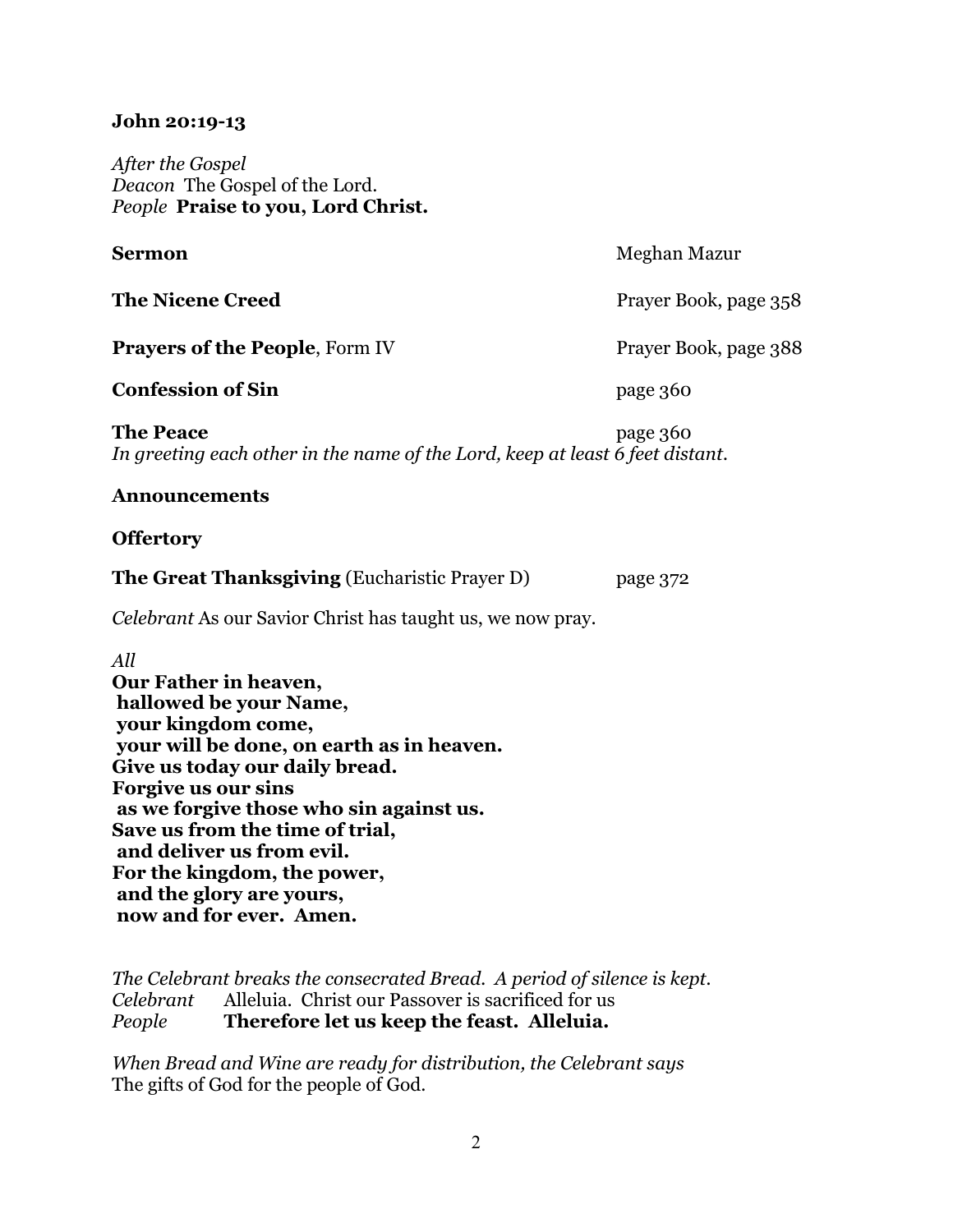### **Communion of the People**

*All baptized Christians are welcome to receive Communion. Be sure to maintain 6 feet of distance from anyone outside your household at all times. Keep your mask on, extend your arms fully, and cup your hands to receive the wafer bread without touching. Gluten-free wafers are available; simply ask the priest. As you pass the table of chalices, you are invited to pick up one per household. After returning to your seat, shift your mask, consume the Sacrament, and re-mask right after. Please return the chalice to one of the tables provided following the service.*

#### **Sending forth of Eucharistic Visitors** *(if needed)*

(in unison) **In the name of Otey Parish, we send you forth bearing these holy gifts, that those to whom you go may share with us in the communion of Christ's body and blood. We who are many are one body, because we all share one bread, one cup.**

#### **Postcommunion Prayer** page 366

*The Celebrant blesses the People, who respond* **Amen.**

*A Deacon dismisses the People, who respond* **Thanks be to God. Alleluia. Alleluia.**

#### **Postlude**

Readers - Sue Moseley, Alec Moseley Intercessor – Phebe Hethcock Video – Meghan Mazur Ushers – Linda Lankewicz, Claudia Porter Altar Guild - George Dick

**Anglican Cycle of Prayer:** The Church of the Province of the Indian Ocean **Diocesan Cycle of Prayer**: St. Bartholomew's, Nashville

**Prayer Requests:** Abu-Ali Abdur'Rahman, Sandra Babb, Corky Carlisle, Carolyn Davis, Pixie Dozier, Barb Ford, Catherine Garcia, David Kearley, Sandy King, George Ramseur, Jennifer Sturgis Roberts, Jan Stevens, and those others we name.

**Birthdays**: Farris Ralston, Doris Carlisle, Alex Neubauer, Adam Tucker, Hubert Cook, Ian Tucker, Anne Griffin

**The 8:30am service will be offered online** and afterward on our Facebook page and at 11:00am and afterward on our YouTube channel. People who have been through the entire vaccination course plus 2 weeks may attend at 8:30 in person in the church.

**The 11 am service** will take place outside (weather permitting) for everyonewho does not have symptoms of COVID. In case of rain, the 11 am in St. Mark's Hall.